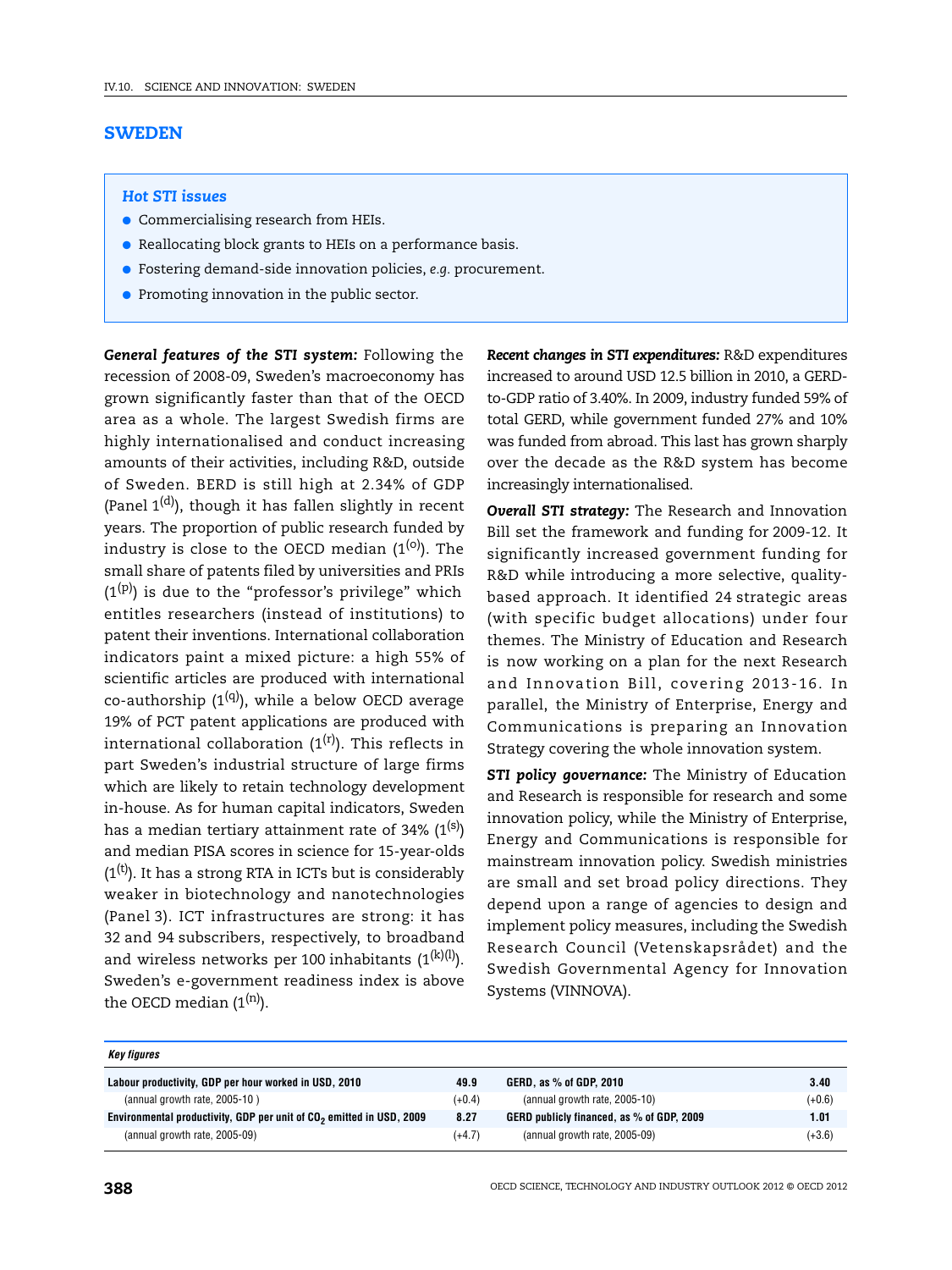

## Figure 10.39. **Science and innovation in Sweden**

**Panel 1. Comparative performance of national science and innovation systems, 2011**

*Note:* Normalised index of performance relative to the median values in the OECD area (Index median = 100).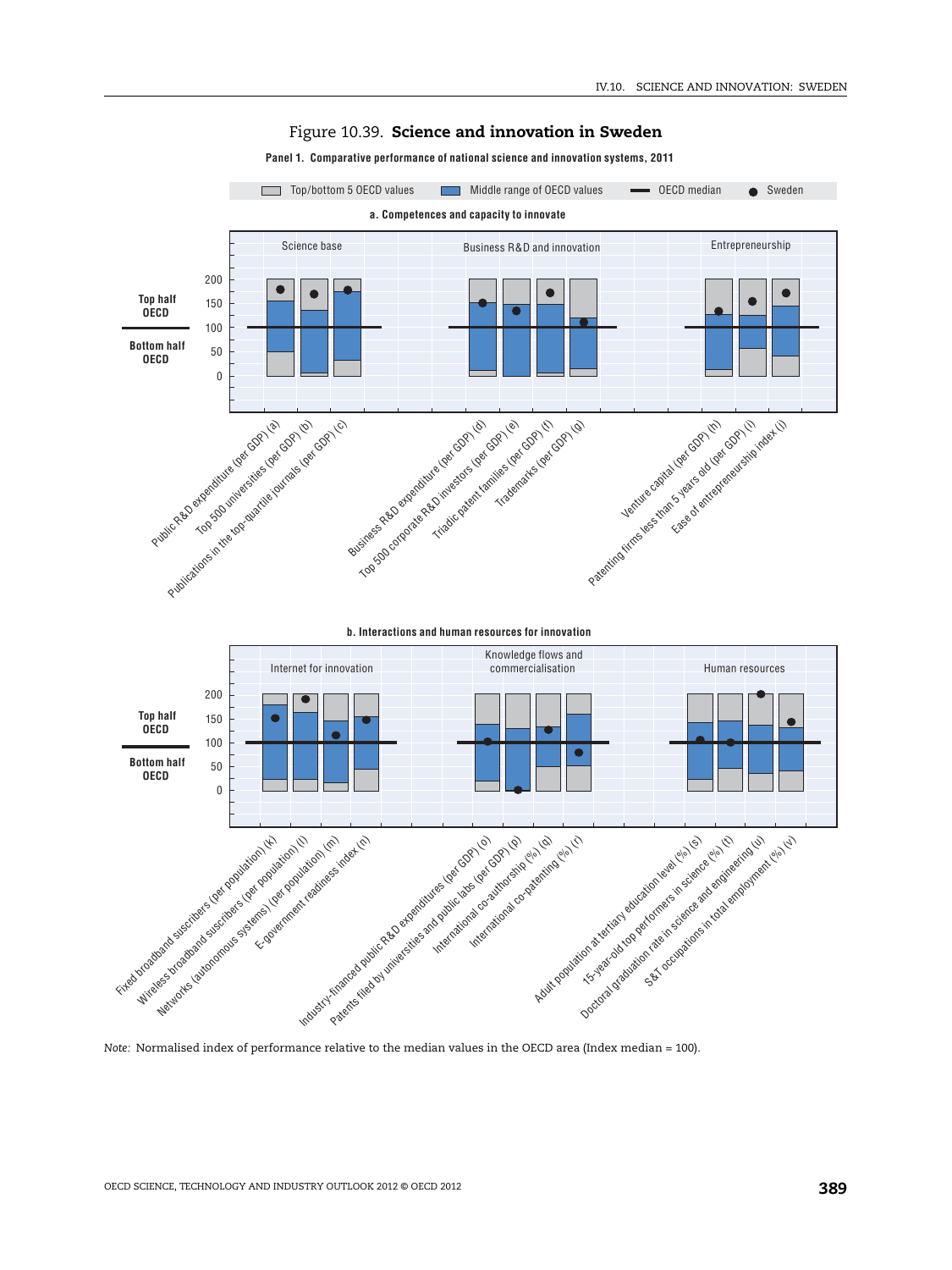**Science base:** Public funding for R&D is strong (1<sup>(a)</sup>), with the vast majority going to universities, some of which feature strongly in global rankings  $(1^{(b)})$ . Levels of HERD, at 0.90% of GDP in 2010, are the highest in the OECD. Much of this funding is directed at basic research. A bill on greater autonomy for HEIs came into effect in 2011, giving them greater freedom to reorganise, and proposals for greater accountability through research assessment are being discussed. In comparison to HEIs, the PRI sector is relatively small (Panel 4) and focuses largely on serving the R&D needs of SMEs.

*Business R&D and innovation:* R&D investments by industry are concentrated in large firms. Sweden is one of the few OECD countries – with Germany and Finland – that does not operate an R&D tax credit scheme. Historically, public procurement has played a significant role in the development of a number of Sweden's largest and most innovative companies but state aid rules now prohibit many earlier practices. To date, initiatives to promote new-generation innovation-oriented procurement largely constitute preparatory work. For example, the 2011 Innovation Procurement Inquiry proposes the introduction of a new law on pre-commercial procurement, which facilitates multi-stage competitive procurement, and the creation of a national database for pre-commercial procurement.

*Entrepreneurship:* While the value of venture capital investment as a share of GDP is one of the highest in the OECD area  $(1^{(h)})$ , the supply of business angel and early-stage VC activity is small and policy responses have been fragmented. To address this, a restructuring of Innovationsbron (which provides seed funding, soft loans and equity, and incubators) and ALMI (which provides advice, business development services and supplementary financing) was initiated in 2011, to create a single structure more clearly focused on early-stage funding.

*ICT and scientific infrastructures:* Preparations for the construction of the European Spallation Source (ESS) are now under way in Lund. The Max IV facility for a new generation synchrotron radiation light source is also under construction in Lund. The national resource centre for molecular life sciences and medicine – the Science for Life Laboratory (SciLifeLab) – was inaugurated in 2010 in the Stockholm and Uppsala regions. "ICT for Everyone – A Digital Agenda for Sweden" was published in 2011. It sets an ICT policy goal for Sweden to become the world's leading economy in exploiting the opportunities of digitisation.

*Clusters and regional policies:* Regional innovation policy is mixed, with strong capabilities and programmes in southern and western regions but weaker initiatives elsewhere. Several national organisations actively promote innovation in the regions, particularly the Swedish Agency for Economic and Regional Growth and the KK Foundation. A regional venture capital firm, Inlandsinnovation AB, was established in 2011 to facilitate growth and innovation in enterprises in Sweden's northwest regions. It has capital of around USD 225 million. At the same time, the motor vehicle industry, which has been negatively affected by the economic crisis, has been singled out to benefit from another new venture capital firm, Fouriertransform AB. The fund has around USD 335 million to support the vehicle cluster.

*Knowledge flows and commercialisation:* The socalled "professor's privilege" means HEIs have relatively weak infrastructures for commercialising their R&D and weak patenting performance  $(1^{(p)})$ . Newly established innovation offices support researchers who wish to commercialise their research results and to establish spin-off companies.

*Human resources:* Several initiatives support research skills development. For example, VINNOVA has launched its VINNMER scheme to improve the outlook for women as future leaders of R&D institutes. It has also introduced the VINNPRO scheme to establish graduate schools with sustainable links to business. In addition, Sweden introduced tuition fees for students from outside the EEA in 2011. In the new school curricula, entrepreneurship is mandatory. Finally, the tax exemption rules for foreign experts and the highly qualified have been simplified.